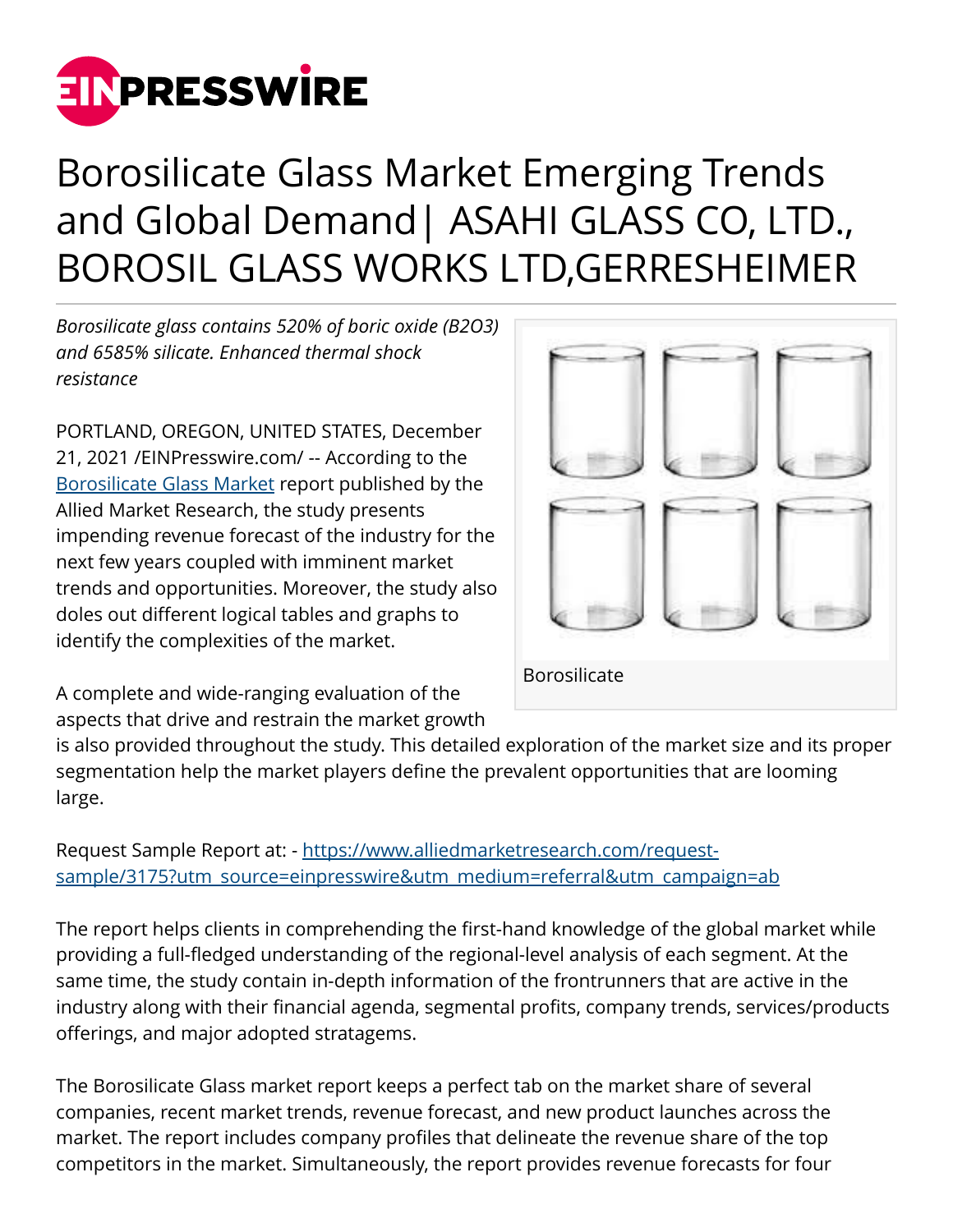regions and more than twenty major countries across Asia-Pacific, LAMEA. North America and Europe.

Borosilicate Glass Companies covered market:- ASAHI GLASS CO, LTD., BOROSIL GLASS WORKS LTD., DE DIETRICH PROCESS SYSTEMS, DURAN GROUP, GERRESHEIMER AG, HILGENBERG GMBH, KAVALIERGLASS OF NORTH AMERICA, INC., NOBLE GLASS WORKS PVT. LTD., SCHOTT AG, SHANDONG YAOHUI SOLAR CO., LTD... and Others.

The market report is analyzed across Type, Application, End-Use, and Region. By type, the report is NON-ALKALINE-EARTH BOROSILICATE GLASS (3.3 BOROSILICATE GLASS), ALKALINE-EARTH-CONTAINING BOROSILICATE GLASSES, HIGH-BORATE BOROSILICATE GLASSES and others. By application, the market is HEAT RESISTANT GLASS PANELS, DISPLAY SCREENS, LIGHTING GLASS, SEALING GLASSES, NEUTRAL GLASSES, COSMETIC CONTAINERS, SOLAR GLASS, GLASS MICROSPHERES, OTHER SPECIALTY GLASSES, and others..

For Purchase Enquiry at: - [https://www.alliedmarketresearch.com/purchase](https://www.alliedmarketresearch.com/purchase-enquiry/3175?utm_source=einpresswire&utm_medium=referral&utm_campaign=ab)[enquiry/3175?utm\\_source=einpresswire&utm\\_medium=referral&utm\\_campaign=ab](https://www.alliedmarketresearch.com/purchase-enquiry/3175?utm_source=einpresswire&utm_medium=referral&utm_campaign=ab)

## Analysis of COVID-19 impact

The outbreak of the pandemic has had a massive impact on the majority of industries and the Borosilicate Glass market was also not an exception in this regard. The report provides a detailed study on the micro- and macro-economic impact during the pandemic. Additionally, it emphasizes the direct impact of the COVID-19 pandemic on the Borosilicate Glass market in the form of qualitative study. The report offers explicit details regarding the market extent and shares during this unprecedented time. At the same time, the major strategies adopted by the market players to combat the global crisis is also covered under the report. Last but not the least, the report highlights how the pandemic has distorted the supply chain of the market and takes in a post-COVID-19 analysis too.

## About us

Allied Market Research (AMR) is a market research and business-consulting firm of Allied Analytics LLP, based in Portland, Oregon. AMR offers market research reports, business solutions, consulting services, and insights on markets across 11 industry verticals. Adopting extensive research methodologies, AMR is instrumental in helping its clients to make strategic business decisions and achieve sustainable growth in their market domains. We are equipped with skilled analysts and experts, and have a wide experience of working with many Fortune 500 companies and small & medium enterprises

David Correa Allied Analytics LLP +1 800-792-5285 [email us here](http://www.einpresswire.com/contact_author/3223286)